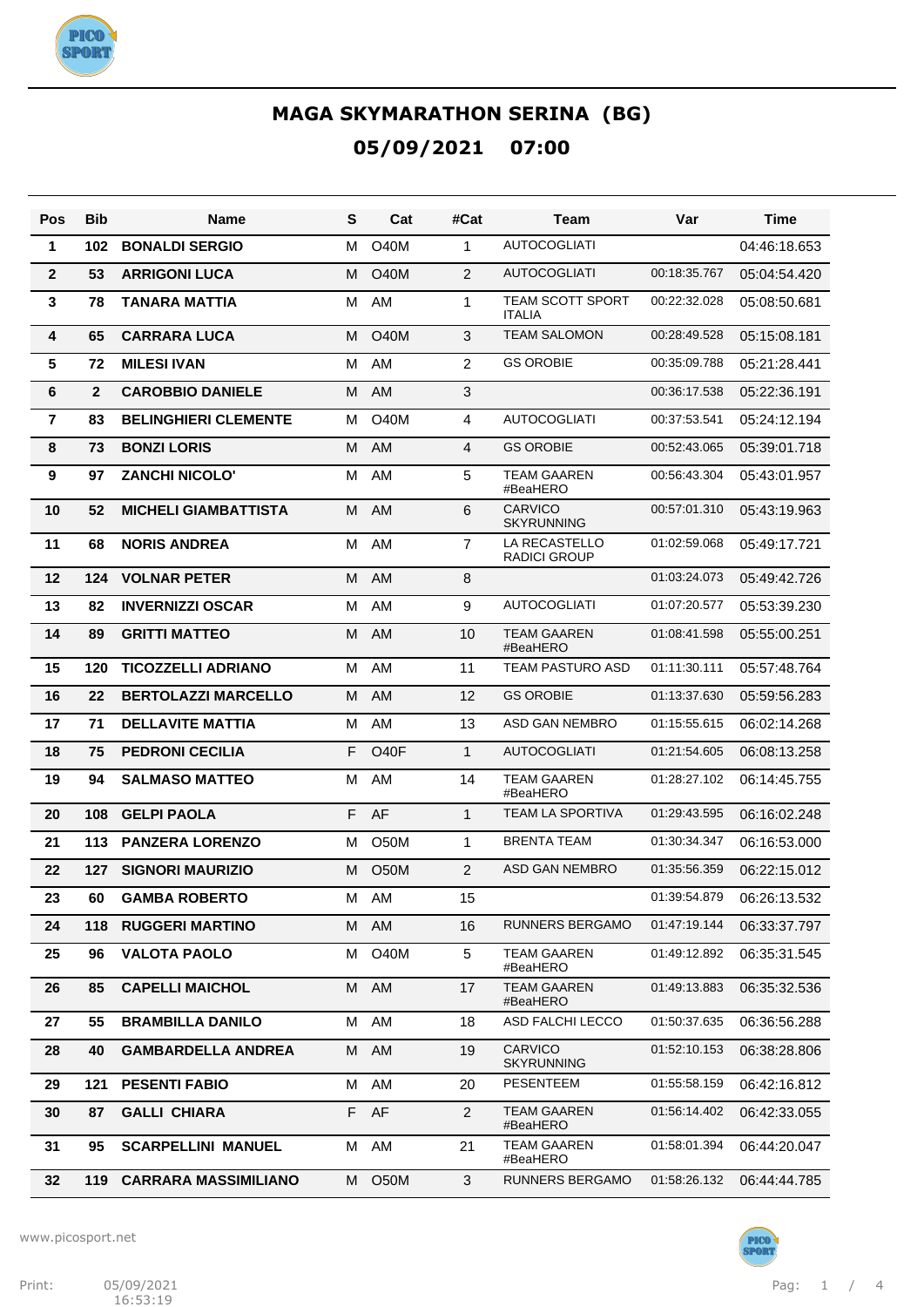

| Pos | <b>Bib</b> | <b>Name</b>                   | S | Cat               | #Cat           | Team                                        | Var          | Time         |
|-----|------------|-------------------------------|---|-------------------|----------------|---------------------------------------------|--------------|--------------|
| 33  | 109        | <b>SOLENNITÁ GIULIO</b>       | м | O <sub>4</sub> 0M | 6              | <b>LA RECASTELLO</b><br><b>RADICI GROUP</b> | 02:02:44.607 | 06:49:03.260 |
| 34  | 105        | <b>ROSSI MARIA EUGENIA</b>    | F | AF                | 3              | <b>TEAM SCOTT</b>                           | 02:03:19.357 | 06:49:38.010 |
| 35  | 98         | <b>REGAZZONI PIETRO</b>       | М | AM                | 22             | <b>LIBERO</b>                               | 02:04:03.619 | 06:50:22.272 |
| 36  | 125        | <b>TIRABOSCHI CAROLINA</b>    | F | O <sub>5</sub> OF | $\mathbf{1}$   | <b>XXX</b>                                  | 02:04:49.858 | 06:51:08.511 |
| 37  | 115        | <b>ZAMBELLI DANIELE</b>       | М | AM                | 23             | ASD MAGA                                    | 02:04:56.609 | 06:51:15.262 |
| 38  | 33         | <b>GHISALBERTI STEFANO</b>    | м | <b>O40M</b>       | $\overline{7}$ |                                             | 02:08:52.871 | 06:55:11.524 |
| 39  | 54         | <b>DE VECCHI GIORDANO</b>     | м | AM                | 24             | LA RECASTELLO<br><b>RADICI GROUP</b>        | 02:09:10.623 | 06:55:29.276 |
| 40  | 62         | <b>ZANCHI MARCO</b>           | М | <b>O40M</b>       | 8              | ATLETICA ALMENNO<br><b>MARATHON</b>         | 02:12:05.859 | 06:58:24.512 |
| 41  | 32         | <b>PEDRETTI SERGIO</b>        | м | O <sub>4</sub> 0M | 9              | ATLETICA MARATHON<br><b>ALMENNO</b>         | 02:14:01.882 | 07:00:20.535 |
| 42  | 41         | <b>PENNA MARK</b>             | M | AM                | 25             |                                             | 02:15:33.667 | 07:01:52.320 |
| 43  | 106        | <b>PONTI MASSIMILIANO</b>     | м | <b>O40M</b>       | 10             | <b>TEAM GAAREN</b><br>#BeaHERO              | 02:17:21.183 | 07:03:39.836 |
| 44  | 14         | <b>BREDA ALESSIO</b>          | М | <b>O50M</b>       | 4              | <b>ATLETICA MARATHON</b><br><b>ALMENNO</b>  | 02:18:52.645 | 07:05:11.298 |
| 45  | 66         | <b>VISTALLI SVEN</b>          | м | <b>O40M</b>       | 11             |                                             | 02:18:55.394 | 07:05:14.047 |
| 46  | 58         | <b>BERGAMELLI STEFANO</b>     | м | O <sub>4</sub> 0M | 12             | <b>GS OREZZO</b>                            | 02:21:42.396 | 07:08:01.049 |
| 47  | 25         | <b>MAZZOCCHI MARCO</b>        | м | O <sub>5</sub> 0M | 5              | <b>RULMECA</b>                              | 02:22:19.151 | 07:08:37.804 |
| 48  | 26         | <b>GERVASONI MICHELE</b>      | M | AM.               | 26             | RULMECA                                     | 02:22:49.141 | 07:09:07.794 |
| 49  | 92         | <b>PAGNONCELLI MATTIA</b>     | м | AM                | 27             | <b>TEAM GAAREN</b><br>#BeaHERO              | 02:25:28.897 | 07:11:47.550 |
| 50  | 64         | <b>REDAELLI MATTEO</b>        | M | AM                | 28             | <b>CARVICO SKY</b><br><b>RUNNING</b>        | 02:29:03.908 | 07:15:22.561 |
| 51  | 11         | <b>BERETTA PAOLO</b>          | м | O <sub>5</sub> 0M | 6              | <b>DIPO VIMERCATESE</b>                     | 02:29:04.929 | 07:15:23.582 |
| 52  | 107        | <b>RAVASIO GIANCARLO</b>      | М | O <sub>5</sub> 0M | $\overline{7}$ | <b>CARVICOSKYRUNNIN</b><br>GASD             | 02:33:30.674 | 07:19:49.327 |
| 53  | 3          | <b>ARESU MARCO</b>            | м | AM                | 29             | <b>MARGIANI TEAM ASD</b>                    | 02:33:54.925 | 07:20:13.578 |
| 54  | 110        | <b>GARLATO ADRIANO</b>        | м | O <sub>4</sub> 0M | 13             | FDT D8 TEAM                                 | 02:34:33.675 | 07:20:52.328 |
| 55  | 130        | <b>CACCIA JOSEF</b>           |   | M AM              | 30             |                                             | 02:35:11.670 | 07:21:30.323 |
| 56  | 59         | <b>DISARO ROBERTO</b>         | м | <b>O40M</b>       | 14             | <b>ATLETICA MEDA</b>                        | 02:36:41.182 | 07:22:59.835 |
| 57  | 126        | <b>MARCO ERNESTO FRIGERIO</b> | м | <b>O40M</b>       | 15             | ROAD RUNNERS<br><b>CLUB MILANO</b>          | 02:40:29.454 | 07:26:48.107 |
| 58  | 50         | <b>BONOMI MAURIZIO</b>        | м | <b>O40M</b>       | 16             | <b>ATLETICA MARATHON</b><br>ALMENNO S. S.   | 02:40:57.223 | 07:27:15.876 |
| 59  | 35         | <b>DONGHI ANDREA</b>          | м | AM                | 31             | <b>XXX</b>                                  | 02:42:42.464 | 07:29:01.117 |
| 60  | 61         | <b>ROTA GIANLUCA</b>          | м | O50M              | 8              | ATLETICA MARATHON<br><b>ALMENNO S.S</b>     | 02:45:32.197 | 07:31:50.850 |
| 61  | 7          | <b>VIGANO ANDREA</b>          | м | AM                | 32             |                                             | 02:47:17.445 | 07:33:36.098 |
| 62  | 88         | <b>GHISLOTTI MAURO</b>        | м | AM                | 33             | <b>TEAM GAAREN</b><br>#BeaHERO              | 02:50:19.697 | 07:36:38.350 |
| 63  | 69         | <b>BREDA MIRCO</b>            | м | <b>O40M</b>       | 17             | GS. OREZZO                                  | 02:52:52.475 | 07:39:11.128 |
| 64  | 46         | <b>BARACHETTI ROBERTO</b>     | м | <b>O40M</b>       | 18             | <b>ALTLETIC MARATHON</b><br><b>ALMENNO</b>  | 02:53:06.226 | 07:39:24.879 |

www.picosport.net



**PICO**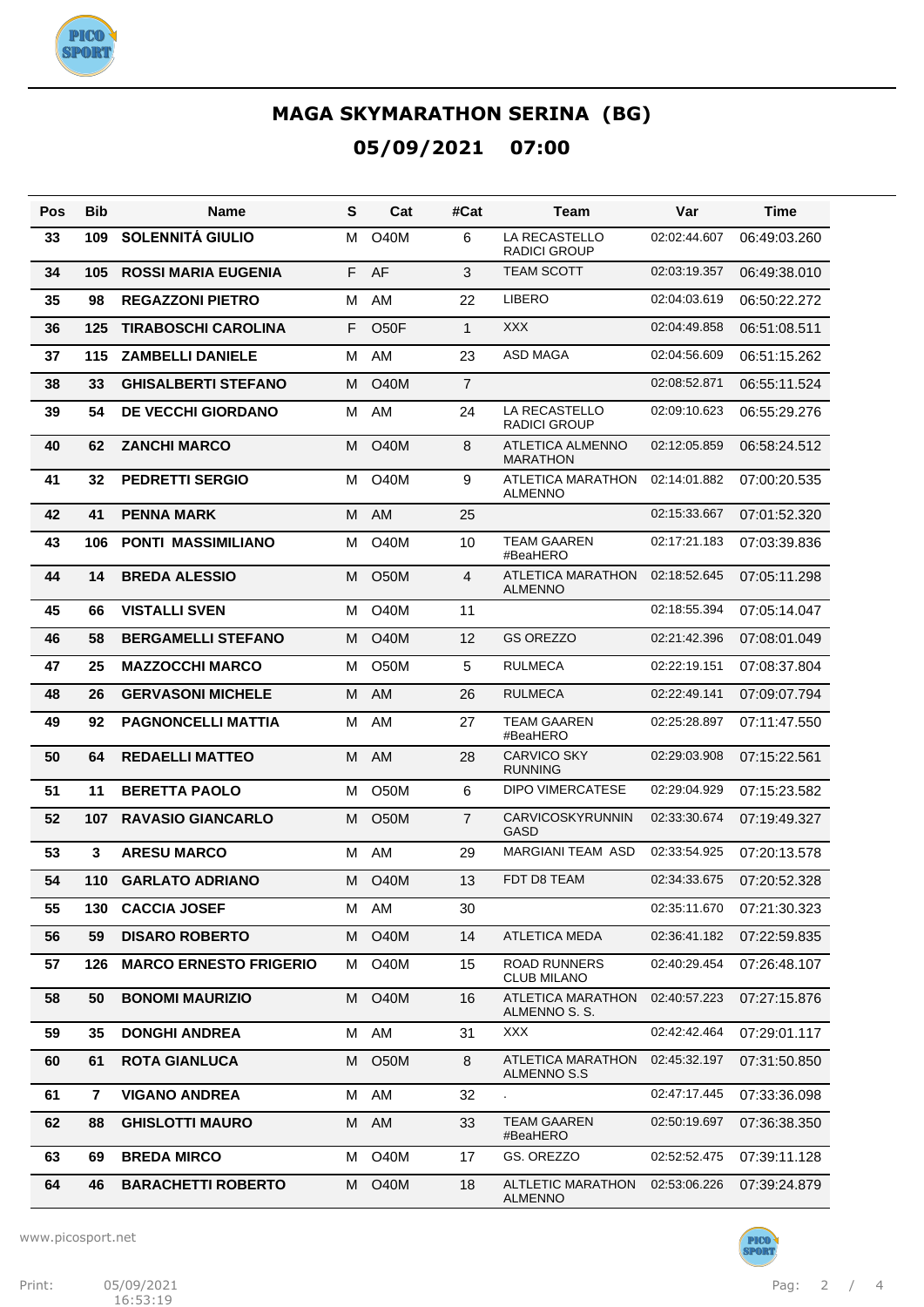

| Pos | Bib | <b>Name</b>                                | S  | Cat               | #Cat           | Team                                        | Var          | Time         |
|-----|-----|--------------------------------------------|----|-------------------|----------------|---------------------------------------------|--------------|--------------|
| 65  | 4   | <b>ZANCHI ENRICO</b>                       | M  | AM                | 34             |                                             | 02:53:57.465 | 07:40:16.118 |
| 66  | 122 | <b>SALVI MATTEO</b>                        | M  | AM                | 35             | <b>CANIIIIIIIIIIIIIII</b> II                | 02:54:00.714 | 07:40:19.367 |
| 67  | 8   | <b>POLIN MICHELE</b>                       | м  | <b>O40M</b>       | 19             | <b>FIT</b>                                  | 02:54:46.460 | 07:41:05.113 |
| 68  | 23  | <b>CAVALLERI GIOVANNI</b>                  | M  | AM                | 36             | ATLETICA COLOGNO                            | 02:55:52.959 | 07:42:11.612 |
| 69  | 91  | <b>NESSI SIMONE</b>                        | M  | AM                | 37             | <b>TEAM GAAREN</b><br>#BeaHERO              | 02:57:50.719 | 07:44:09.372 |
| 70  | 63  | <b>GRITTI LUIGI</b>                        | м  | <b>O50M</b>       | 9              | <b>AUTOCOGLIATI</b>                         | 02:58:50.235 | 07:45:08.888 |
| 71  | 104 | <b>QUARTI MARCO MAURO</b>                  | м  | O <sub>50</sub> M | 10             | AUTOCOGLIATI RUN                            | 02:59:14.469 | 07:45:33.122 |
| 72  | 79  | <b>AMBROSINI GIOVANNI</b>                  | м  | <b>O50M</b>       | 11             | <b>E-ROCK TEAM</b>                          | 03:00:06.209 | 07:46:24.862 |
| 73  | 74  | <b>LOCATELLI JURI</b>                      | м  | AM                | 38             | G. S. MARINELLI                             | 03:03:49.951 | 07:50:08.604 |
| 74  | 123 | <b>MERELLI FABIO</b>                       | м  | AM                | 39             |                                             | 03:04:02.708 | 07:50:21.361 |
| 75  | 81  | <b>FAGIANI FEDERICO</b>                    | м  | AM                | 40             | SO 267 VALGEROLA                            | 03:06:26.459 | 07:52:45.112 |
| 76  | 67  | <b>MAFFIULETTI FEDERICO</b>                | м  | <b>O50M</b>       | 12             | <b>ALTITUDE RACE</b>                        | 03:06:28.960 | 07:52:47.613 |
| 77  | 47  | <b>TRIULZI NICCOLÒ</b>                     | м  | AM                | 41             | <b>ASD BERGAMO</b><br><b>STARS ATLETICA</b> | 03:06:43.709 | 07:53:02.362 |
| 78  | 99  | <b>MAPELLI OSCAR</b>                       | м  | <b>O50M</b>       | 13             | <b>CARVICO</b><br><b>SKYRUNNING</b>         | 03:09:19.468 | 07:55:38.121 |
| 79  | 84  | <b>BRUGNETTI GABRIELE</b>                  | M  | AM                | 42             | <b>TEAM GAAREN</b><br>#BeaHERO              | 03:11:44.232 | 07:58:02.885 |
| 80  | 24  | <b>BELLI MANUEL</b>                        | м  | <b>O50M</b>       | 14             | <b>RULMECA</b>                              | 03:12:54.483 | 07:59:13.136 |
| 81  | 31  | <b>RONCELLI NICOLA</b>                     | м  | AM                | 43             | RUNNERS BERGAMO                             | 03:14:31.224 | 08:00:49.877 |
| 82  | 70  | <b>PEZZERA FRANCO RICCARDO</b>             | м  | O40M              | 20             | <b>GAV VERTOVA</b>                          | 03:18:48.003 | 08:05:06.656 |
| 83  | 27  | <b>MAZZOLENI ROBERTO</b>                   | м  | <b>O40M</b>       | 21             | <b>LENTI MA BELLI</b>                       | 03:19:03.010 | 08:05:21.663 |
| 84  | 28  | <b>BACUZZI EMANUELE</b>                    | м  | <b>O40M</b>       | 22             | JUSTRUN.BG ASD                              | 03:21:51.765 | 08:08:10.418 |
| 85  | 42  | <b>BERNORIO ALESSANDRO</b>                 | м  | <b>O50M</b>       | 15             | <b>AVIS MARATHON</b><br><b>VERBANIA</b>     | 03:22:09.258 | 08:08:27.911 |
| 86  | 21  | <b>MASSERINI DAVIDE</b>                    | м  | AM                | 44             |                                             | 03:28:10     | 08:14:28.653 |
| 87  | 45  | <b>ROBERTA FELICIANI</b><br><b>ROBERTA</b> | F. | O <sub>5</sub> OF | $\overline{2}$ | PODISTI DUE<br><b>CASTELLI</b>              | 03:29:18.003 | 08:15:36.656 |
| 88  | 20  | <b>RIVA FABIO</b>                          | M  | O <sub>5</sub> 0M | 16             | CTL <sub>3</sub>                            | 03:33:48.265 | 08:20:06.918 |
| 89  | 30  | DE ROBERTIS NUNZIA                         | F  | O <sub>40</sub> F | $\overline{2}$ | TAEM ASD TRAIL<br><b>RUNNING BRESCIA</b>    | 03:33:48.505 | 08:20:07.158 |
| 90  | 86  | <b>CORTINOVIS MIRKO</b>                    | M  | AM                | 45             | TEAM GAAREN<br>#BeaHERO                     | 03:38:13.025 | 08:24:31.678 |
| 91  | 16  | <b>PESENTI MATTEO</b>                      | м  | AM                | 46             | CAI ZOGNO                                   | 03:38:51.515 | 08:25:10.168 |
| 92  | 39  | <b>TURRIN LUCA</b>                         | M  | AM                | 47             | <b>CARVICO</b><br><b>SKYRUNNING</b>         | 03:46:52.278 | 08:33:10.931 |
| 93  | 101 | <b>TIRONI ARIANNA</b>                      | F. | AF                | 4              | <b>TEAM POLARETTI</b>                       | 03:46:52.531 | 08:33:11.184 |
| 94  | 57  | <b>TRABUCCHI DIEGO LUIGI</b>               | м  | <b>O40M</b>       | 23             | SPIRITOTRAIL                                | 03:53:53.109 | 08:40:11.762 |
| 95  | 18  | <b>MOTTA SAMUELE</b>                       | М  | AM                | 48             | BERE BIRRA, FARE<br>TARDI, ACCIDENTI.       | 03:56:07.553 | 08:42:26.206 |
| 96  | 37  | <b>ROSSATO PIETRO</b>                      | М  | AM                | 49             | <b>ALZAIA NAVIGLIO</b><br><b>RUNNERS</b>    | 03:56:08.308 | 08:42:26.961 |





PICO<sup>3</sup><br>SPORT